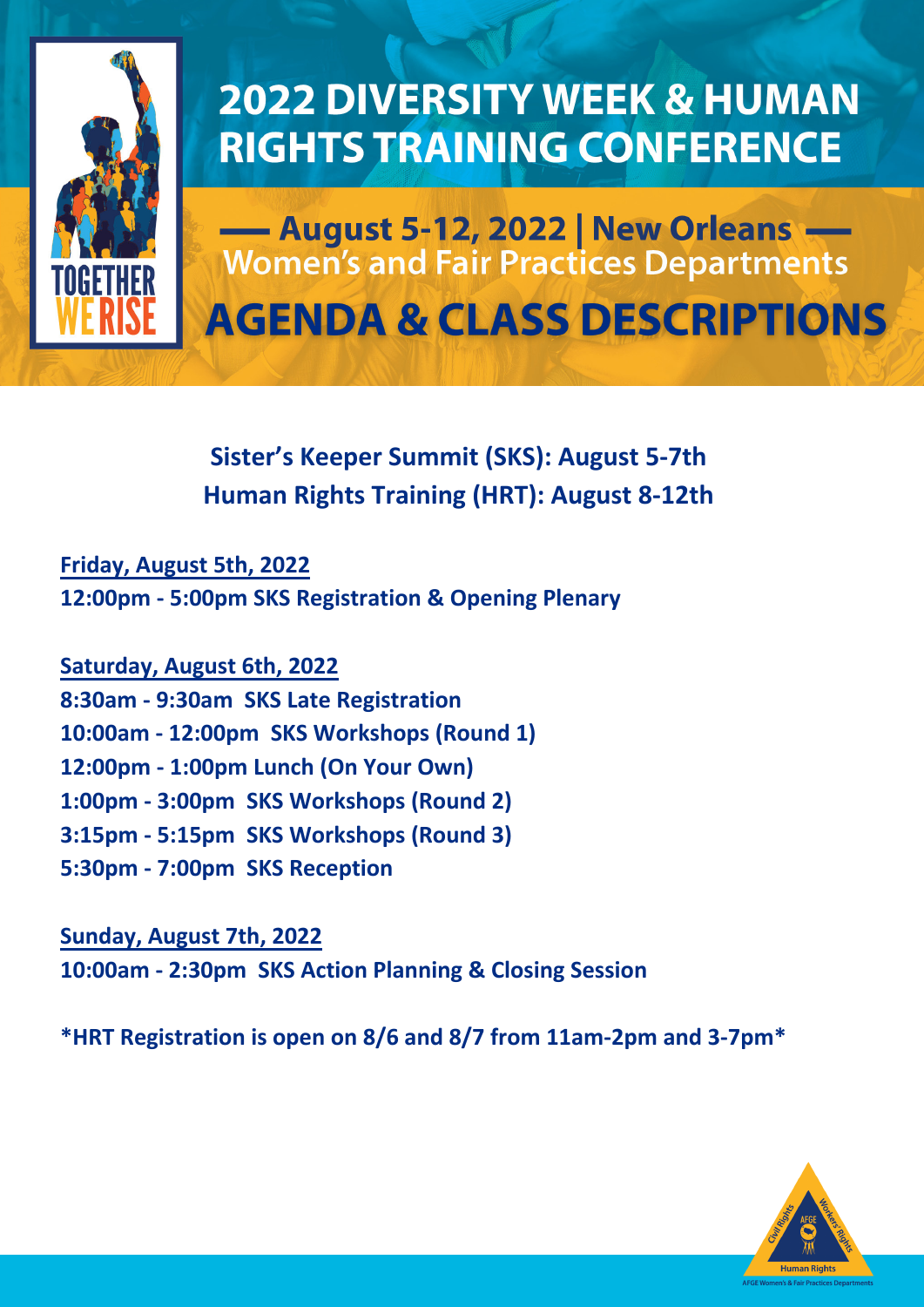**Monday, August 8th, 2022**

**7:00am - 8:00am HRT Late Registration 8:00am - 9:30am HRT Opening Plenary (Breakfast Provided) 10:00am - 12:00pm HRT Classes 12:00pm - 1:00pm Lunch (On Your Own) 1:00pm - 5:00pm HRT Classes 5:30pm - 7:30pm HRT Welcome Reception**

**Tuesday, August 9th, 2022 (Blue & Gold AFGE T-shirt Day) 8:30am - 12:00pm HRT Classes 12:00pm - 1:00pm Lunch (On Your Own) 1:00pm - 5:00 pm HRT Classes**

**Wednesday, August 10th, 2022 (Conference T-shirt Day) 8:30am - 1:00pm HRT Classes 1:00pm - 2:00pm "Together We Rise" Luncheon (Lunch Provided) 2:00pm - 5:00pm HRT Classes**

**Thursday, August 11th, 2022 8:30am - 12:00pm HRT Classes 12:00pm - 1:00pm Lunch (On Your Own) 1:00pm - 4:30pm HRT Classes 6:00pm - 7:00pm HRT Banquet (Special Ticketed Event) 7:00pm - 10:30pm HRT Banquet "Throwback Thursday" (Must Purchase HRT Banquet Ticket - Dinner Provided with Ticket) 11:00pm HRT Banquet Doors Close**

**Friday, August 12th, 2022 8:30am - 12:00pm HRT Classes 12:00pm - 1:00pm Lunch (On Your Own) 1:00pm - 5:00pm HRT Classes**

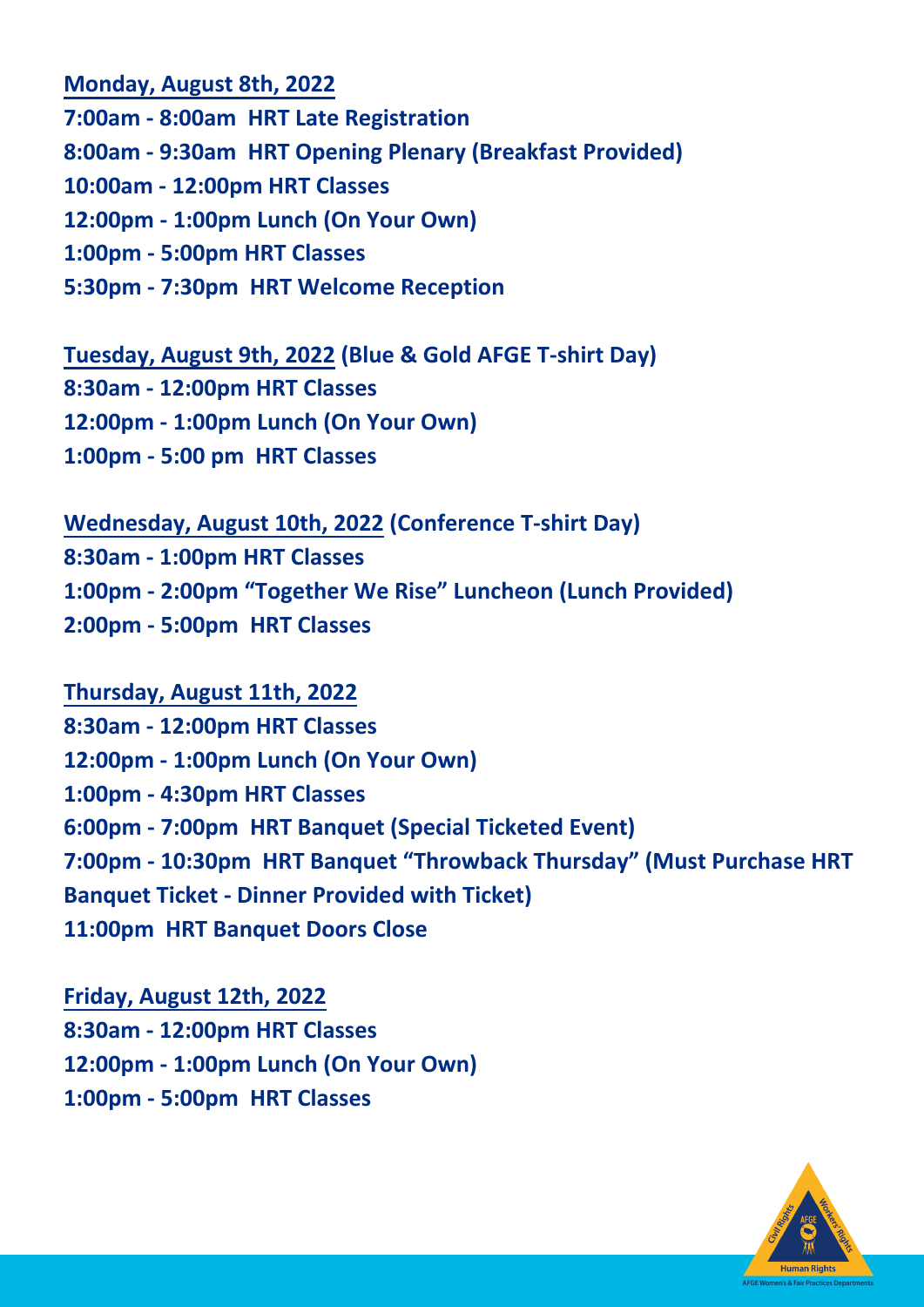# **2022 HRT CLASS DESCRIPTIONS**

#### **Collective Bargaining**

**Participants in this class will learn how to develop effective bargaining strategies and how to write contract language. Participants will learn the "how‐to's" of writing contract language: defining and analyzing issues, developing proposals, and writing the actual language. In addition, model contract language will be examined. Midterm bargaining and negotiating techniques will also be analyzed.**

#### **Community Activism**

**A training created to focus on building our AFGE Members into Community Activists who will work to mobilize around racial, social, and economic justice issues that many of our AFGE Members are faced with not only in their workplaces, but also within their communities. Learning to engage in community activism will prepare AFGE to promote our legislative and political efforts to elect candidates that are true representatives of labor, civil, and human rights at all levels of the political system.**

#### **Conflict Resolution**

**Participants will learn the necessary tools and techniques to resolve internal disputes. When and how conflict resolution procedures are appropriate and best interfaced with current procedures will be covered. The class will also cover the importance of remaining neutral and the confidentiality of agreements reached through conflict resolution programs. Participants who successfully complete this course will be added to AFGE's master list of mediators and will be called upon to assist in AFGE's Conflict Resolution Program. \*\*Being added to the master list is voluntary. Mediators are not paid for their services.**

#### **Coordinator Bootcamp**

**This class is designed to sharpen the understanding of the role of a Coordinator as an elected or appointed Local leader. Whether a Women's, Fair Practices, Pride or YOUNG Coordinator, a lot of the same principles apply. Participants will enhance their knowledge of key civil, human, women and workers' rights issues. Participants will also learn how to identify and work with like‐minded organizations through coalition building.**

#### **Diversity, Equity, and Inclusion Training**

**Our ever changing workforce requires the skills and tools to help you prepare for the changes taking place in the Labor Movement. This track will help you construct a proactive diversity program and familiarize you with the AFL‐CIO Diversity Resolution adopted by AFGE.**

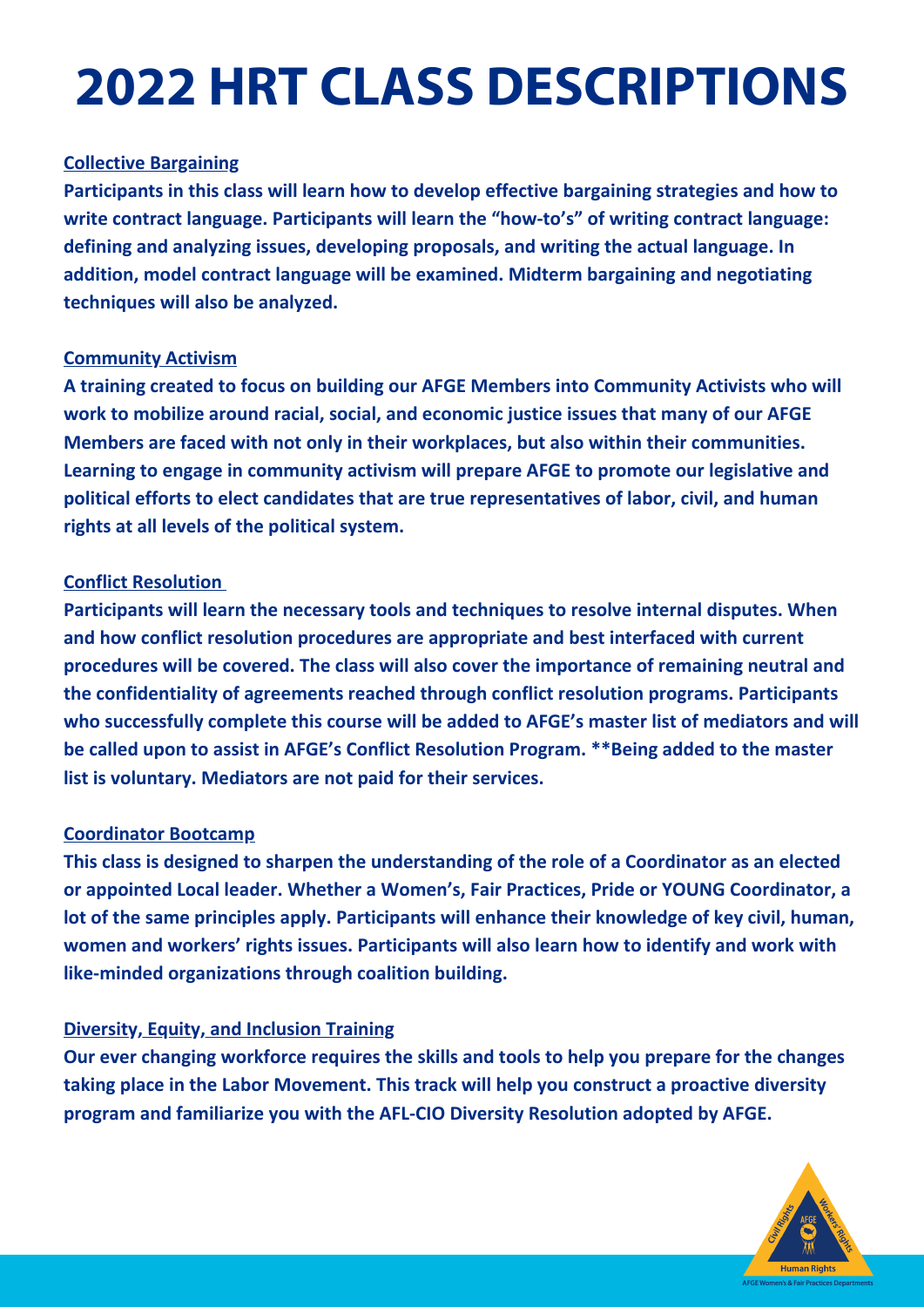#### **EEO I - Basic**

**This class serves as an introduction to EEO issues, litigation, and remedies for all members and officers in AFGE. Participants will learn the difference between EEO matters and other employment disputes, how to identify the proper forum for an EEO dispute, and how the agency administers the EEO process. The class also highlights the importance of 29 CFR Part 1614 and introduces participants to the EEO process including the agency's investigation of EEO cases, how to request a hearing before the EEOC, and how to prepare for a hearing. The class covers topics such as the federal laws governing EEO issues, EEO Process, Theories of Discrimination, Burdens of Proof, Litigation Strategies such as Discovery, and Preparing for a Hearing.**

#### **EEO II - Intermediate**

**The EEO II class is intended for members with previous EEO Basic training. The class will address proper forums for EEO claims and contrast the EEOC, MSPB, and union contract grievance/ arbitration. The class will also address the essential elements of an EEO claim and the procedural methods for bringing that claim forward in the EEO process. Participants will learn how to prepare a case and be able to identify and understand different types of decisions, orders, and motions. The class will also provide an understanding of the initial conference call/acknowledgement and order, discovery requests and responses, depositions, motions and pre-hearing submissions/pre-hearing reports. The class will conclude with a mock prehearing conference, complete with rulings on approved witnesses and exhibits.**

#### **EEO III - Advanced**

**This class is intended for union members who have had previous training and experience in EEO hearings. It will open with a session on statutory basis for filing an EEO complaint, reviewing the theories of discrimination and providing suggestions for determining whether a case has merit. Participants will also receive "insider" information including an overview of the EEOC Handbook for Administrative Judges. The class will provide useful tips for handling requests for reasonable accommodation under the ADA, ADAAA, and Rehabilitation Act, how to defeat a motion for summary judgment, and requirements for proving a claim for compensatory damages. The class will also cover**

#### **EEO Legal Writing - Advanced**

**This class is intended for union members who have previous training and experience in all aspects of an EEO case. The class will be comprised of writing exercises that focus on drafting: Formal Complaint; Discovery Requests; Preliminary Case Information; Motions to Compel; Oppositions to Motions to Compel; Oppositions to Motions for Summary Judgments; Participants must have an advanced understanding of Theories of Discrimination and Burdens of Proof. This class will involve a great deal of legal writing exercises.**